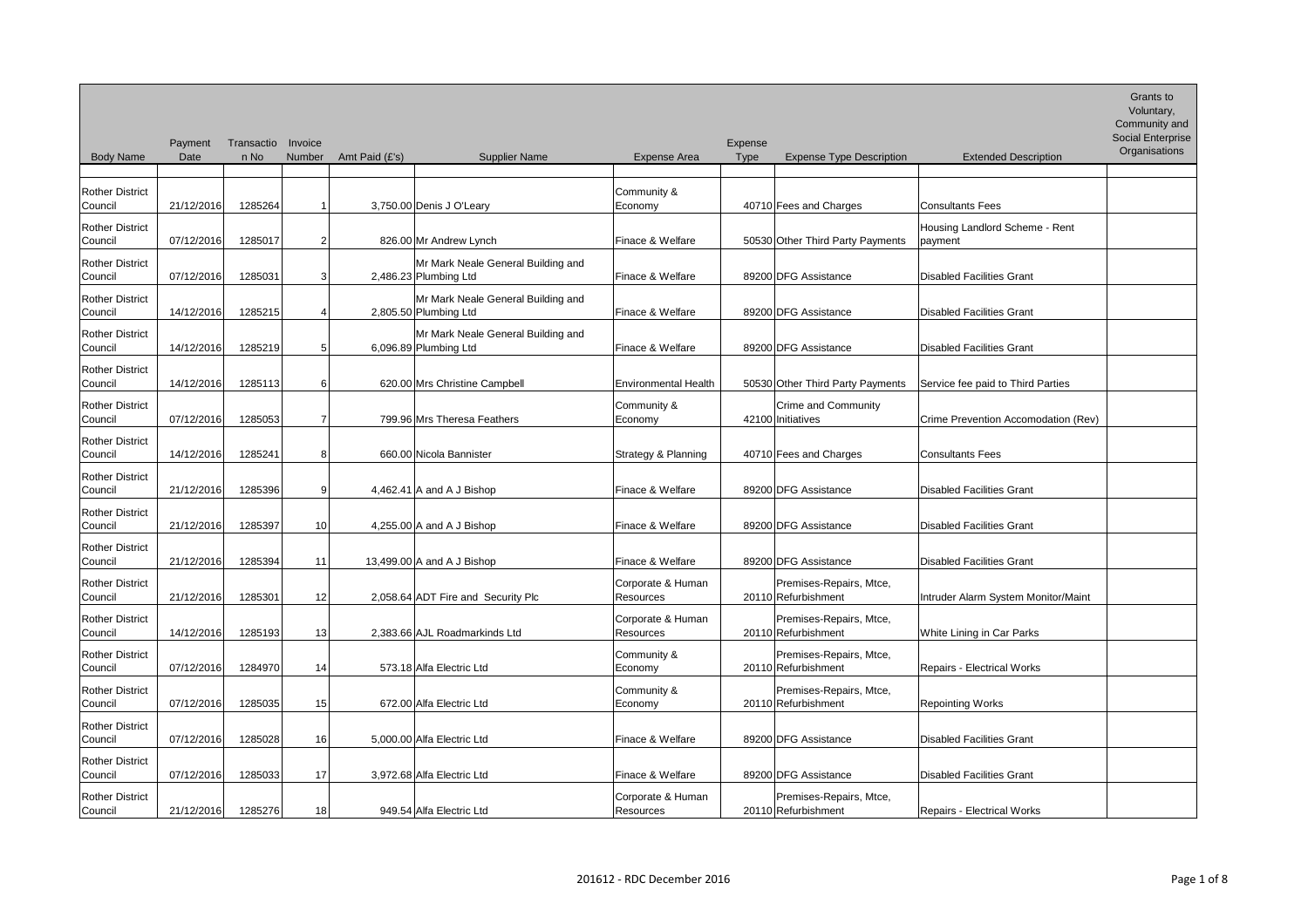| <b>Rother District</b><br>Council | 14/12/2016 | 1285221 | 19 | 5,000.00 Alfa Electric Ltd                    | Finace & Welfare                      |                   | 89200 DFG Assistance                                         | Disabled Facilities Grant                        |     |
|-----------------------------------|------------|---------|----|-----------------------------------------------|---------------------------------------|-------------------|--------------------------------------------------------------|--------------------------------------------------|-----|
| <b>Rother District</b><br>Council | 14/12/2016 | 1285225 | 19 | 5,000.00 Alfa Electric Ltd                    | Finace & Welfare                      |                   | 89200 DFG Assistance                                         | Disabled Facilities Grant                        |     |
| <b>Rother District</b><br>Council | 21/12/2016 | 1285403 | 20 | 1,134.20 Alfa Electric Ltd                    | Finace & Welfare                      |                   | 89200 DFG Assistance                                         | Disabled Facilities Grant                        |     |
| <b>Rother District</b><br>Council | 23/12/2016 | 1285311 | 21 | 2,767.44 allpay.net Ltd                       | Finance & Welfare                     |                   | 40710 Fees and Charges                                       | Allpay Card/Rep/Let Chrg - Vatable               |     |
| <b>Rother District</b><br>Council | 14/12/2016 | 1284892 | 22 | 1,290.00 Amicus Horizon Ltd                   | Finace & Welfare                      |                   | 50530 Other Third Party Payments                             | Homelessness Prevention Projects                 |     |
| <b>Rother District</b><br>Council | 14/12/2016 | 1284916 | 23 | 3,887.40 Animal Wardens Ltd                   | Environmental Health                  |                   | 50530 Other Third Party Payments                             | Service fee paid to Third Parties                |     |
| <b>Rother District</b><br>Council | 14/12/2016 | 1284917 | 24 | 3,407.51 Animal Wardens Ltd                   | Environmental Health                  |                   | 50530 Other Third Party Payments                             | Service fee paid to Third Parties                |     |
| <b>Rother District</b><br>Council | 14/12/2016 | 1285214 | 25 | 1,200.00 Ark Residential Letting Ltd          | Finace & Welfare                      |                   | 50530 Other Third Party Payments                             | Homelessness Prevention Projects                 |     |
| <b>Rother District</b><br>Council | 21/12/2016 | 1285281 | 26 | 500.00 AudioActive                            | Community &<br>Economy                |                   | 50410 Grants - Other Organisations Arts Development Projects |                                                  | Yes |
| <b>Rother District</b><br>Council | 21/12/2016 | 1285117 | 27 | 4,464.00 AXA - ICAS Ltd                       | Corporate & Human<br><b>Resources</b> |                   | 50530 Other Third Party Payments                             | ICAS-Provision of EAP                            |     |
| <b>Rother District</b><br>Council | 14/12/2016 | 1285175 | 28 | 504.00 B and G Environmental Services Limited | Community &<br>Economy                |                   | Premises-Repairs, Mtce,<br>20110 Refurbishment               | Drainage Clearance                               |     |
| <b>Rother District</b><br>Council | 07/12/2016 | 1285055 | 29 | 616.20 Barker Shorten Architects LLP          | Strategy & Planning                   |                   | 40710 Fees and Charges                                       | <b>Consultants Fees</b>                          |     |
| <b>Rother District</b><br>Council | 07/12/2016 | 1285029 | 30 | 4,000.00 Bathe in Safety Ltd                  | Finace & Welfare                      |                   | 89200 DFG Assistance                                         | Disabled Facilities Grant                        |     |
| <b>Rother District</b><br>Council | 07/12/2016 | 1285018 | 31 | 500.00 Battle Museum Of Local History         | Finance & Welfare                     |                   | 89110 Community Projects Grants                              | Community Grants Scheme                          | Yes |
| <b>Rother District</b><br>Council | 07/12/2016 | 1285054 | 32 | 960.24 Beckwith Consulting Ltd                | Strategy & Planning                   | 10910 Training    |                                                              | Training                                         |     |
| <b>Rother District</b><br>Council | 21/12/2016 | 1285439 | 33 | 5,590.80 Bevan Brittan LLP                    | Finance & Welfare                     |                   | 86020 Land & Property - Fees Etc.                            | Capital-Land and Propty - Fees Etc.              |     |
| <b>Rother District</b><br>Council | 21/12/2016 | 1285440 | 34 | 2,984.40 Bevan Brittan LLP                    | Finance & Welfare                     |                   | 86020 Land & Property - Fees Etc.                            | Capital-Land and Propty - Fees Etc.              |     |
| <b>Rother District</b><br>Council | 21/12/2016 | 1285342 | 35 | 500.00 Bexhill BMX Club                       | Community &<br>Economy                |                   | Premises-Repairs, Mtce,<br>20110 Refurbishment               | Parks - Playground Repairs                       |     |
| <b>Rother District</b><br>Council | 07/12/2016 | 1285009 | 36 | 560.00 Bexhill Funeral Service                | Community &<br>Economy                |                   | 40710 Fees and Charges                                       | Parks- Public Health Burials                     |     |
| <b>Rother District</b><br>Council | 21/12/2016 | 1285187 | 37 | 2,125.00 Bexhill Museum Ltd                   | Community &<br>Economy                |                   | 50410 Grants - Other Organisations                           | Rother Museum Services - Annual<br>Support Grant | Yes |
| <b>Rother District</b><br>Council | 14/12/2016 | 1285178 | 38 | 1,500.00 Bexhill Street Pastors               | Community &<br>Economy                | 42100 Initiatives | Crime and Community                                          | Crime Prevention Initiative                      |     |

| g - Vatable                   |     |
|-------------------------------|-----|
| n Projects                    |     |
| Parties                       |     |
| Parties                       |     |
| n Projects                    |     |
| :ts                           | Yes |
|                               |     |
|                               |     |
|                               |     |
|                               |     |
| me                            | Yes |
|                               |     |
| - Fees Etc.                   |     |
| - Fees Etc.                   |     |
| <b>irs</b>                    |     |
| ials $\overline{\phantom{a}}$ |     |
| s - Annual                    | Yes |
| $\overline{e}$                |     |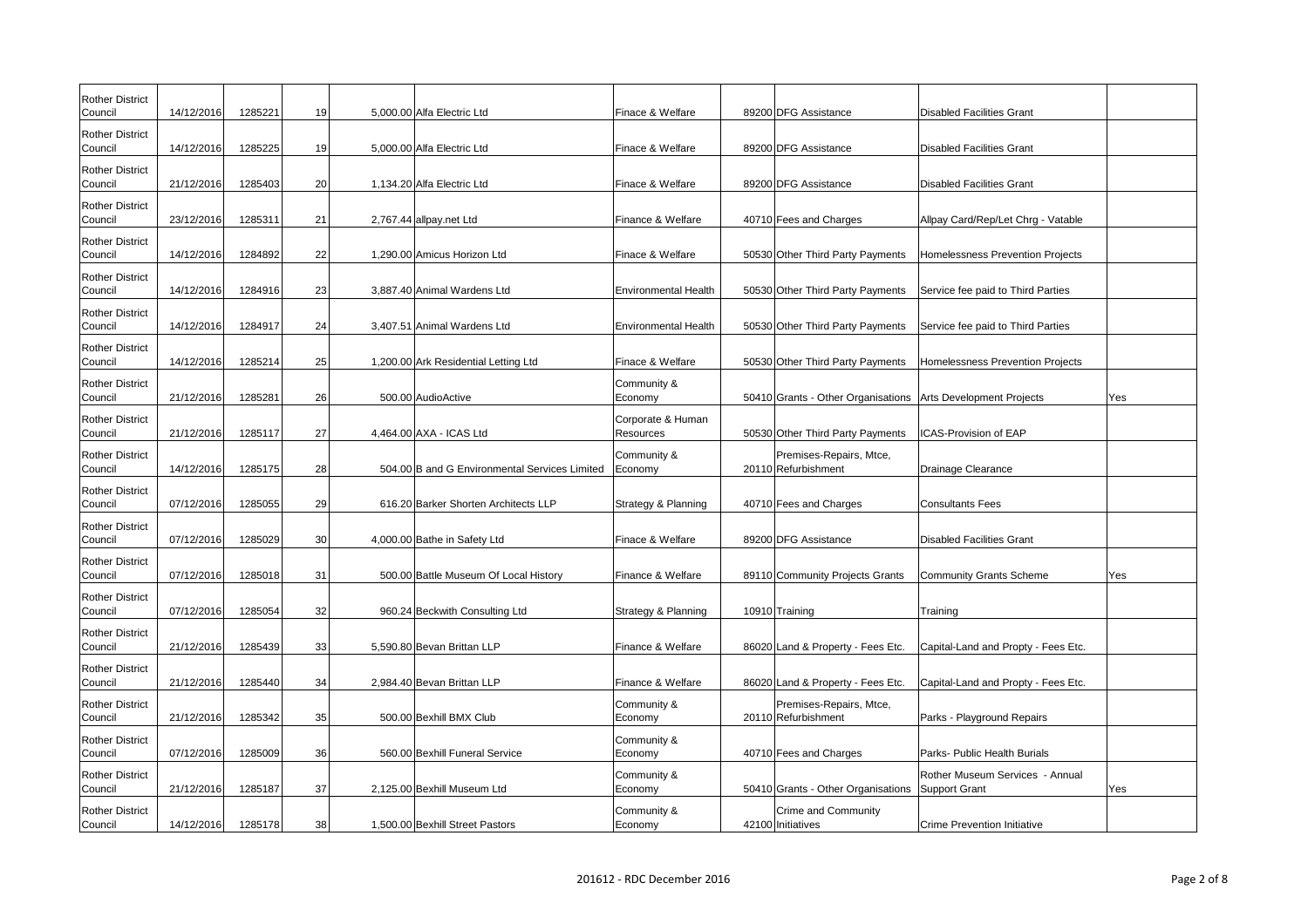| <b>Rother District</b><br>Council | 14/12/2016 | 1285006 | 39 | 504.00 BLSM LLP                                   | Finace & Welfare                      | 40710 Fees and Charges                                     | Bed and Breakfast Accom - misc.                      |     |
|-----------------------------------|------------|---------|----|---------------------------------------------------|---------------------------------------|------------------------------------------------------------|------------------------------------------------------|-----|
| <b>Rother District</b><br>Council | 21/12/2016 | 1285129 | 39 | 504.00 BLSM LLP                                   | Finace & Welfare                      | 40710 Fees and Charges                                     | Bed and Breakfast Accom - misc.                      |     |
| <b>Rother District</b><br>Council | 21/12/2016 | 1285123 | 39 | 504.00 BLSM LLP                                   | Finace & Welfare                      | 40710 Fees and Charges                                     | Bed and Breakfast Accom - misc.                      |     |
| <b>Rother District</b><br>Council | 14/12/2016 | 1285186 | 40 | 6,900.00 Brochure Connect Ltd                     | Community &<br>Economy                | SLAs - Voluntary Assoc et al<br>50310 (Committee Approved) | Battle & Rye TIC                                     |     |
| <b>Rother District</b><br>Council | 21/12/2016 | 1285303 | 41 | 826.63 BT British Telecommunications plc          | ICT & Customer<br>Services            | 40910 Telephones                                           | <b>BT-Rental-General</b>                             |     |
| <b>Rother District</b><br>Council | 14/12/2016 | 1285115 | 42 | 6,678.83 Canon (UK) Ltd                           | ICT & Customer<br>Services            | <b>Photocopier Contracts</b><br>41250 (PRINT ROOM ONLY)    | Photocopying                                         |     |
| <b>Rother District</b><br>Council | 21/12/2016 | 1285151 | 43 | 2,846.24 Canon (UK) Ltd                           | ICT & Customer<br>Services            | <b>Photocopier Contracts</b><br>41250 (PRINT ROOM ONLY)    | Photocopying                                         |     |
| <b>Rother District</b><br>Council | 21/12/2016 | 1285250 | 44 | 4,401.05 Capita Business Services Ltd             | Finance & Welfare                     | 40710 Fees and Charges                                     | Off-site resilience processing                       |     |
| <b>Rother District</b><br>Council | 21/12/2016 | 1285254 | 45 | 7,560.00 Capita Business Services Ltd             | Finance & Welfare                     | 40710 Fees and Charges                                     | Off-site resilience processing                       |     |
| <b>Rother District</b><br>Council | 14/12/2016 | 1285101 | 46 | 36,240.00 Capita IT Services Ltd                  | ICT & Customer<br>Services            | 86210 Software Purchase                                    | Commvault Software and Training                      |     |
| <b>Rother District</b><br>Council | 14/12/2016 | 1285229 | 47 | 586.61 Cobalt Telephone Technologies Ltd          | Community &<br>Economy                | 40710 Fees and Charges                                     | Car Parks - Ringo service charges                    |     |
| <b>Rother District</b><br>Council | 14/12/2016 | 1284958 | 48 | 792.00 CountyClean Environmental Services Ltd     | Community &<br>Economy                | 20510 Premises-Sewerage                                    | Cesspool Emptying Pett Level Toilet                  |     |
| <b>Rother District</b><br>Council | 14/12/2016 | 1284962 | 49 | 480.00 CountyClean Environmental Services Ltd     | Community &<br>Economy                | 40710 Fees and Charges                                     | Sewage/Cesspool Emptying                             |     |
| <b>Rother District</b><br>Council | 14/12/2016 | 1284962 | 50 | 960.00 CountyClean Environmental Services Ltd     | Community &<br>Economy                | 40710 Fees and Charges                                     | Sewage/Cesspool Emptying                             |     |
| <b>Rother District</b><br>Council | 14/12/2016 | 1284962 | 51 | 480.00 CountyClean Environmental Services Ltd     | Community &<br>Economy                | 40710 Fees and Charges                                     | Sewage/Cesspool Emptying                             |     |
| <b>Rother District</b><br>Council | 14/12/2016 | 1285228 | 52 | 5,700.00 De La Warr Pavilion (Enterprise) Ltd     | Community &<br>Economy                | 40710 Fees and Charges                                     | Building Surveys and Inspection                      |     |
| <b>Rother District</b><br>Council | 21/12/2016 | 1285411 | 53 | 3,691.98 DGC (Historic Buildings) Consultants Ltd | Strategy & Planning                   | 40710 Fees and Charges                                     | Consultants Fees                                     |     |
| <b>Rother District</b><br>Council | 07/12/2016 | 1284936 | 54 | 5,662.40 Electoral Reform Services Ltd            | Corporate & Human<br><b>Resources</b> | 40410 Printing (Non Print Room)                            | Printing (Not from RDC Print Room)                   |     |
| <b>Rother District</b><br>Council | 14/12/2016 | 1285109 | 55 | 1,200.00 England Athletics                        | Community &<br>Economy                | 50410 Grants - Other Organisations                         | Sports Development - SPORT<br><b>ENGLAND Project</b> | Yes |
| <b>Rother District</b><br>Council | 07/12/2016 | 1285032 | 56 | 2,847.58 Family Mosaic Housing                    | Finace & Welfare                      | 89200 DFG Assistance                                       | Disabled Facilities Grant                            |     |
| <b>Rother District</b><br>Council | 07/12/2016 | 1285052 | 57 | 1,696.51 Family Mosaic Housing                    | Finace & Welfare                      | 89200 DFG Assistance                                       | Disabled Facilities Grant                            |     |

| m - misc.               |     |
|-------------------------|-----|
|                         |     |
| m - misc.               |     |
| m - misc.               |     |
|                         |     |
|                         |     |
|                         |     |
|                         |     |
|                         |     |
|                         |     |
|                         |     |
| $\frac{\sin g}{\sin g}$ |     |
|                         |     |
| sing                    |     |
| d Training              |     |
|                         |     |
| e charges               |     |
| Level Toilet            |     |
|                         |     |
| ing                     |     |
| ing                     |     |
|                         |     |
| ⁄ing                    |     |
|                         |     |
| pection                 |     |
|                         |     |
|                         |     |
| Print Room)             |     |
| <b>ORT</b>              | Yes |
|                         |     |
|                         |     |
|                         |     |
|                         |     |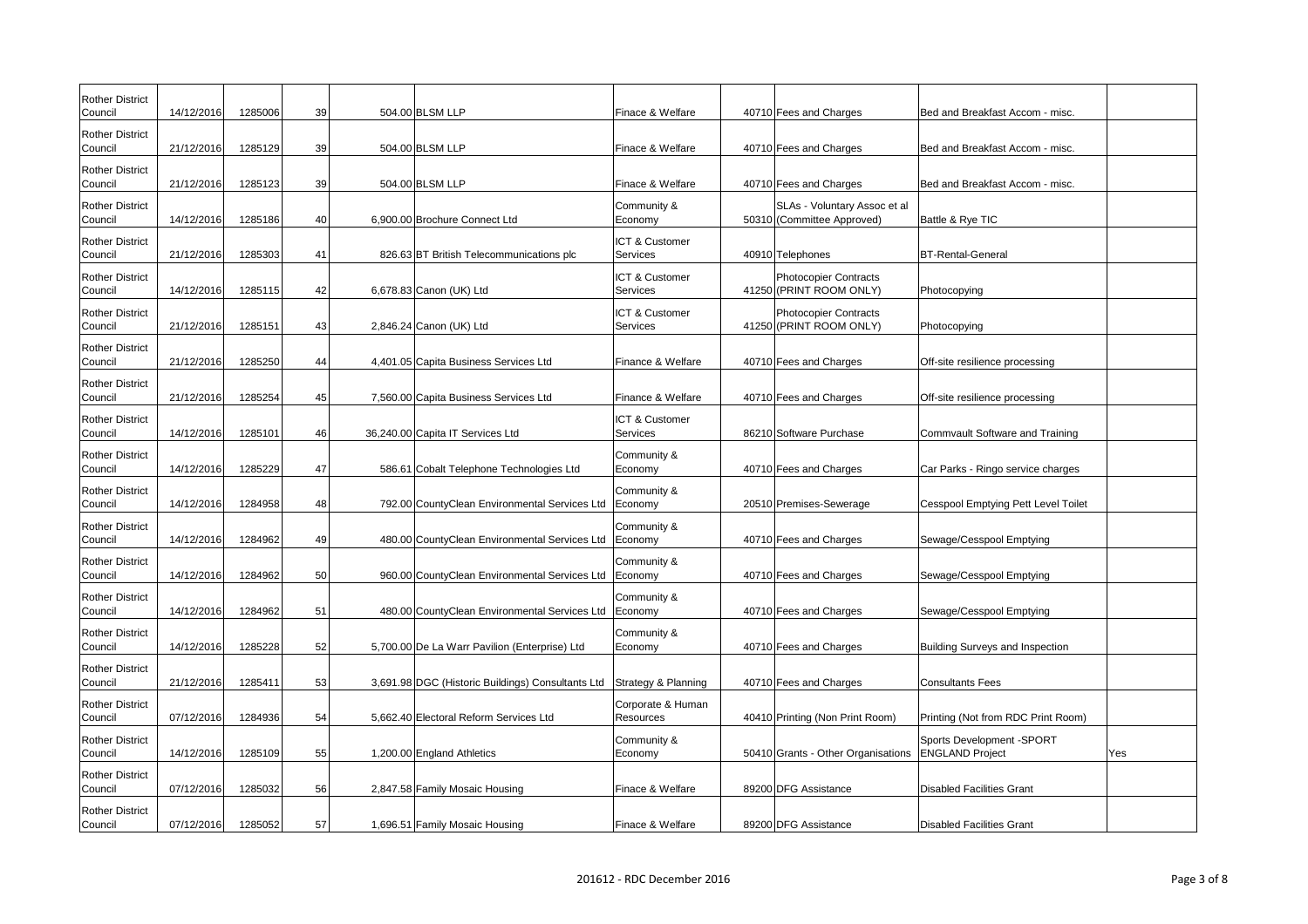| <b>Rother District</b><br>Council | 14/12/2016 | 1285217 | 58 | 705.74 Family Mosaic Housing    | Finace & Welfare                      |            | 89200 DFG Assistance                                         | <b>Disabled Facilities Grant</b>    |
|-----------------------------------|------------|---------|----|---------------------------------|---------------------------------------|------------|--------------------------------------------------------------|-------------------------------------|
| <b>Rother District</b><br>Council | 14/12/2016 | 1285218 | 59 | 940.44 Family Mosaic Housing    | Finace & Welfare                      |            | 89200 DFG Assistance                                         | <b>Disabled Facilities Grant</b>    |
| <b>Rother District</b><br>Council | 14/12/2016 | 1285220 | 60 | 732.92 Family Mosaic Housing    | Finace & Welfare                      |            | 89200 DFG Assistance                                         | Disabled Facilities Grant           |
| <b>Rother District</b>            |            |         |    |                                 |                                       |            |                                                              |                                     |
| Council<br><b>Rother District</b> | 14/12/2016 | 1285224 | 61 | 815.84 Family Mosaic Housing    | Finace & Welfare                      |            | 89200 DFG Assistance                                         | <b>Disabled Facilities Grant</b>    |
| Council<br><b>Rother District</b> | 21/12/2016 | 1285395 | 62 | 795.81 Family Mosaic Housing    | Finace & Welfare                      |            | 89200 DFG Assistance                                         | <b>Disabled Facilities Grant</b>    |
| Council                           | 21/12/2016 | 1285400 | 63 | 1,495.68 Family Mosaic Housing  | Finace & Welfare                      |            | 89200 DFG Assistance                                         | Disabled Facilities Grant           |
| <b>Rother District</b><br>Council | 21/12/2016 | 1285402 | 64 | 681.74 Family Mosaic Housing    | Finace & Welfare                      |            | 89200 DFG Assistance                                         | <b>Disabled Facilities Grant</b>    |
| <b>Rother District</b><br>Council | 21/12/2016 | 1285404 | 65 | 920.12 Family Mosaic Housing    | Finace & Welfare                      |            | 89200 DFG Assistance                                         | <b>Disabled Facilities Grant</b>    |
| <b>Rother District</b><br>Council | 21/12/2016 | 1285398 | 66 | 638.24 Family Mosaic Housing    | Finace & Welfare                      |            | 89200 DFG Assistance                                         | <b>Disabled Facilities Grant</b>    |
| <b>Rother District</b><br>Council | 14/12/2016 | 1285226 | 67 | 564.00 Fools Paradise Ltd       | Community &<br>Economy                |            | 50410 Grants - Other Organisations Arts Development Projects |                                     |
| <b>Rother District</b><br>Council | 07/12/2016 | 1284715 | 68 | 3,304.79 Frontier Software Plc  | ICT & Customer<br>Services            |            | Computer Licences (IT TO<br>$41140$ BUY ONLY)                | Chris21 Payroll System              |
| <b>Rother District</b><br>Council | 07/12/2016 | 1285037 | 69 | 3,325.00 Globetask Ltd          | Finance & Welfare                     |            | 40710 Fees and Charges                                       | <b>Consultants Fees</b>             |
| <b>Rother District</b><br>Council | 14/12/2016 | 1285222 | 70 | 4,000.00 Griffin and Son        | Finace & Welfare                      |            | 89200 DFG Assistance                                         | <b>Disabled Facilities Grant</b>    |
| <b>Rother District</b><br>Council | 14/12/2016 | 1285223 | 71 | 1,438.96 Griffin and Son        | Finace & Welfare                      |            | 89200 DFG Assistance                                         | <b>Disabled Facilities Grant</b>    |
| <b>Rother District</b><br>Council | 07/12/2016 | 1284965 | 72 | 728.88 Howden Joinery Ltd       | Community &<br>Economy                |            | Premises-Repairs, Mtce,<br>20110 Refurbishment               | Purchase of Materials - Build Maint |
| <b>Rother District</b><br>Council | 21/12/2016 | 1285106 | 73 | 1,140.00 Idox Software Ltd      | Corporate & Human<br><b>Resources</b> |            | 10910 Training                                               | Training                            |
| <b>Rother District</b><br>Council | 21/12/2016 | 1285110 | 74 | 85,646.47 Idverde Limited       | Community &<br>Economy                | 20910 Mtce | Premises-Routine Grounds                                     | Parks-Grounds Maintenance Contracts |
| <b>Rother District</b><br>Council | 14/12/2016 | 1284794 | 75 | 11.98 Incom Telecommunications  | ICT & Customer<br>Services            |            | 40110 Tools & Specialist Equipment Carriage/Handling Charge  |                                     |
| <b>Rother District</b><br>Council | 14/12/2016 | 1284794 | 76 | 575.88 Incom Telecommunications | ICT & Customer<br>Services            |            | 40910 Telephones                                             | Headset                             |
| <b>Rother District</b><br>Council | 21/12/2016 | 1285251 | 77 | 5,166.00 Inform CPI Ltd         | Finance & Welfare                     |            | 40710 Fees and Charges                                       | <b>RV</b> Finder                    |
| <b>Rother District</b><br>Council | 21/12/2016 | 1285255 | 78 | 3,774.00 Inform CPI Ltd         | Finance & Welfare                     |            | 40710 Fees and Charges                                       | <b>RV</b> Finder                    |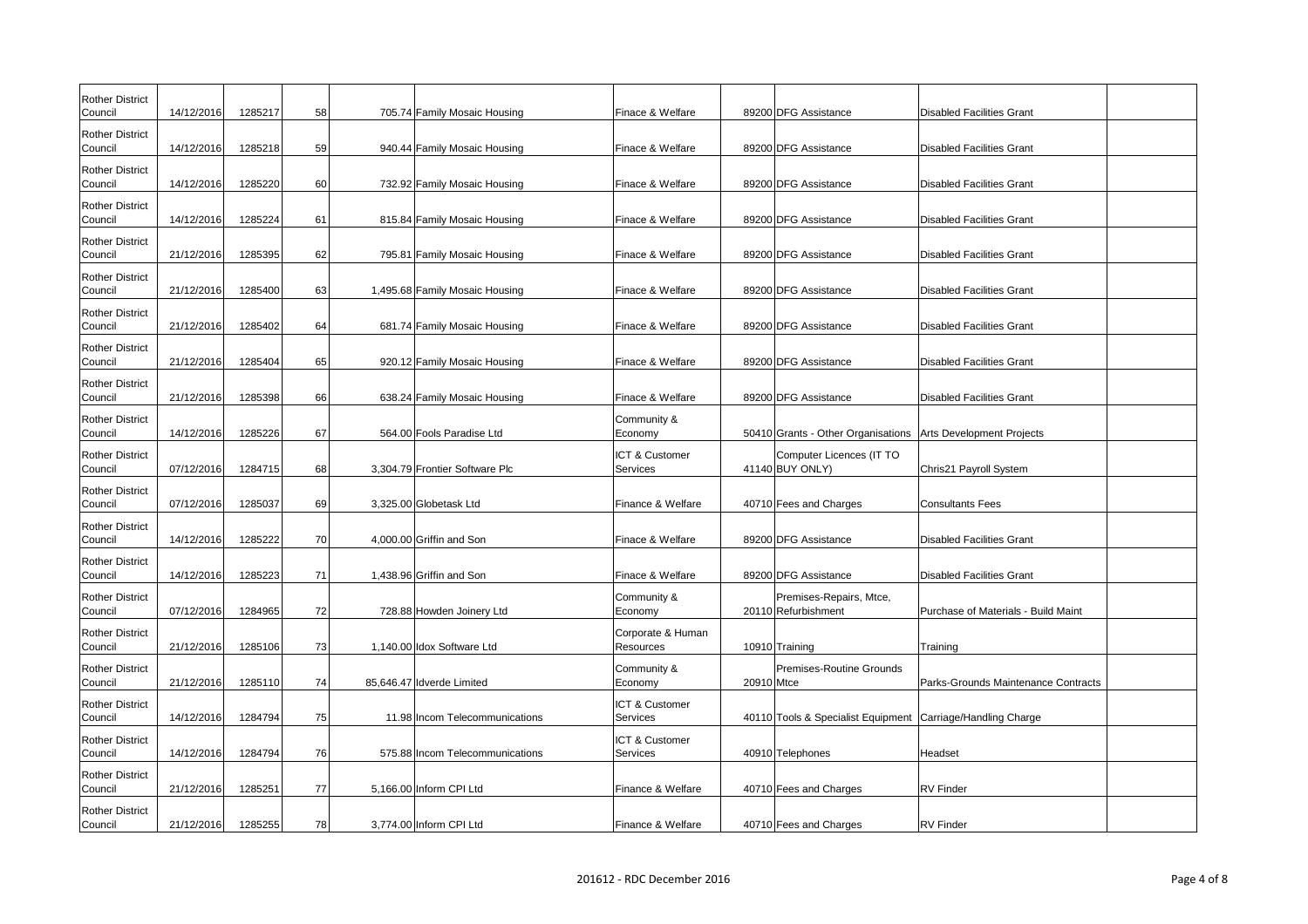| <b>Rother District</b><br>Council | 21/12/2016 | 1285425 | 79              | 1,314.00 IRRV Services Ltd                 | Finance & Welfare      | 10910 Training                                 | Training                              |
|-----------------------------------|------------|---------|-----------------|--------------------------------------------|------------------------|------------------------------------------------|---------------------------------------|
| <b>Rother District</b><br>Council | 21/12/2016 | 1285341 | 80 <sup>2</sup> | 385,168.98 J T Mackley and Co. Ltd         | Community &<br>Economy | 86030 Architects & Consultant Fees             | Capital-Architect and Consit Fees     |
| <b>Rother District</b><br>Council | 14/12/2016 | 1285071 | 81              | 601.80 Johnston Publishing Ltd             | Strategy & Planning    | 40470 Publicity                                | Planadv - Rye + Battle Observer       |
| <b>Rother District</b><br>Council | 14/12/2016 | 1285070 | 82              | 743.40 Johnston Publishing Ltd             | Strategy & Planning    | 40470 Publicity                                | Planadv - Rye + Battle Observer       |
| <b>Rother District</b><br>Council | 14/12/2016 | 1285068 | 83              | 778.80 Johnston Publishing Ltd             | Strategy & Planning    | 40470 Publicity                                | Planadv - Rye + Battle Observer       |
| <b>Rother District</b><br>Council | 14/12/2016 | 1285069 | 84              | 35.40 Johnston Publishing Ltd              | Strategy & Planning    | 40470 Publicity                                | Planadv - Rye + Battle Observer       |
| <b>Rother District</b><br>Council | 14/12/2016 | 1285069 | 85              | 778.80 Johnston Publishing Ltd             | Strategy & Planning    | 40470 Publicity                                | Planadv - Rye + Battle Observer       |
| <b>Rother District</b><br>Council | 07/12/2016 | 1284790 | 86              | 1,220,245.43 Kier Services - Environmental | Corporate Core         | 50510 Private Contractors                      | <b>CORE Joint Waste Cost</b>          |
| <b>Rother District</b><br>Council | 07/12/2016 | 1284791 | 87              | 40,050.86 Kier Services - Environmental    | Corporate Core         | 50510 Private Contractors                      | <b>VARIABLE CORE Joint Waste Cost</b> |
| <b>Rother District</b><br>Council | 21/12/2016 | 1285149 | 88              | 72,850.60 Kier Services - Environmental    | Corporate Core         | 50510 Private Contractors                      | <b>VARIABLE CORE Joint Waste Cost</b> |
| <b>Rother District</b><br>Council | 21/12/2016 | 1285150 | 89              | 1,220,245.43 Kier Services - Environmental | Corporate Core         | 50510 Private Contractors                      | <b>CORE Joint Waste Cost</b>          |
| <b>Rother District</b><br>Council | 21/12/2016 | 1285049 | -901            | 710.40 Languard Ltd                        | Community &<br>Economy | Premises-Repairs, Mtce,<br>20110 Refurbishment | Parks-Landscaping Works               |
| <b>Rother District</b><br>Council | 21/12/2016 | 1285050 | 91              | 806.40 Languard Ltd                        | Community &<br>Economy | Premises-Repairs, Mtce,<br>20110 Refurbishment | Parks- Landscaping Works              |
| <b>Rother District</b><br>Council | 21/12/2016 | 1285131 | 92              | 3,940.00 LESSHOMELESS LTD                  | Finace & Welfare       | 40710 Fees and Charges                         | Bed and Breakfast Accom - misc.       |
| <b>Rother District</b><br>Council | 14/12/2016 | 1284732 | 93              | 1,794.00 LG Futures Ltd                    | Finance & Welfare      | 40710 Fees and Charges                         | <b>Consultants Fees</b>               |
| <b>Rother District</b><br>Council | 14/12/2016 | 1284961 | 94              | 3,495.60 Littlewood Fencing Ltd            | Community &<br>Economy | Premises-Repairs, Mtce,<br>20110 Refurbishment | Parks-Landscaping Works               |
| <b>Rother District</b><br>Council | 14/12/2016 | 1285093 | 95              | 1,779.60 Littlewood Fencing Ltd            | Community &<br>Economy | Premises-Repairs, Mtce,<br>20110 Refurbishment | Specified Repairs and Works listed    |
| <b>Rother District</b><br>Council | 21/12/2016 | 1285285 | 96              | 946.80 Littlewood Fencing Ltd              | Community &<br>Economy | Premises-Repairs, Mtce,<br>20110 Refurbishment | Parks- Fencing Installation           |
| <b>Rother District</b><br>Council | 23/12/2016 | 1285332 | 97              | 630.21 Lloyds Bank                         | Finance & Welfare      | 40710 Fees and Charges                         | <b>Bank Charges</b>                   |
| <b>Rother District</b><br>Council | 23/12/2016 | 1285334 | 98              | 941.91 Lloyds Bank                         | Finance & Welfare      | 40710 Fees and Charges                         | <b>Bank Charges</b>                   |
| <b>Rother District</b><br>Council | 21/12/2016 | 1285064 | 99              | 578.33 Local Government Association        | Strategy & Planning    | 40710 Fees and Charges                         | Settlement Sums re Legal Issues       |

| nslt Fees   |  |
|-------------|--|
|             |  |
| bserver     |  |
| bserver     |  |
| bserver     |  |
| bserver     |  |
| bserver     |  |
|             |  |
| Naste Cost  |  |
| Vaste Cost  |  |
|             |  |
| ks          |  |
| ks          |  |
| n - misc.   |  |
|             |  |
| ks          |  |
| orks listed |  |
|             |  |
| ρņ          |  |
|             |  |
|             |  |
| al Issues   |  |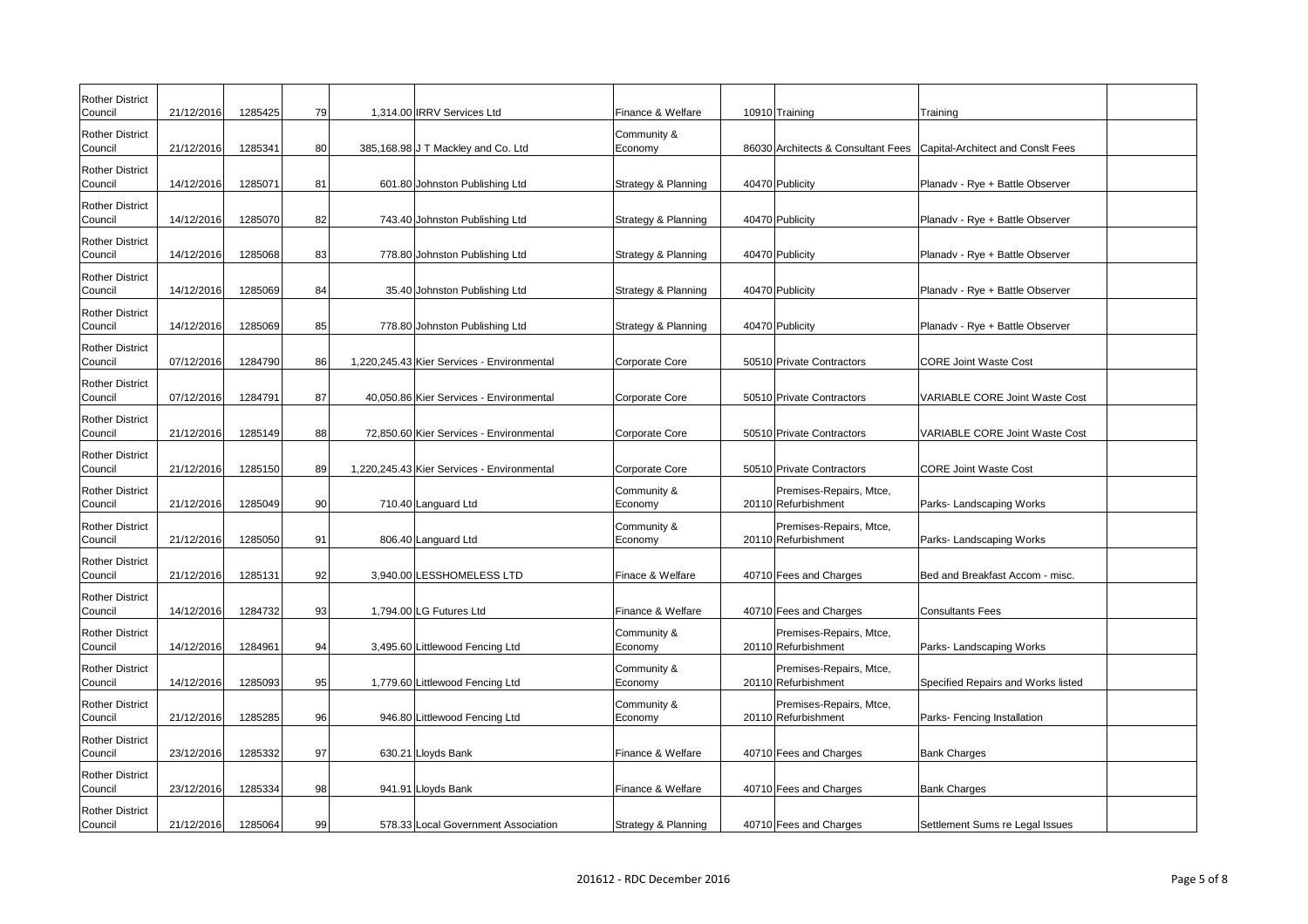| <b>Rother District</b><br>Council | 21/12/2016 | 1285409 | 100 | 1,200.00 Meridian Surveyors             | Community &<br>Economy         | 40710 Fees and Charges                                      | <b>Valuation Services</b>                                                   |     |
|-----------------------------------|------------|---------|-----|-----------------------------------------|--------------------------------|-------------------------------------------------------------|-----------------------------------------------------------------------------|-----|
| <b>Rother District</b><br>Council | 21/12/2016 | 1285358 | 101 | 14.39 Misco                             | ICT & Customer<br>Services     | 40110 Tools & Specialist Equipment Carriage/Handling Charge |                                                                             |     |
| <b>Rother District</b><br>Council | 21/12/2016 | 1285358 | 102 | 659.93 Misco                            | Finance & Welfare              | Computer Consumables (IT<br>41130 TO BUY ONLY)              | InkJet Cartridge                                                            |     |
| <b>Rother District</b><br>Council | 07/12/2016 | 1285030 | 103 | 4,466.00 Nutra Plumbing and Heating Ltd | Finace & Welfare               | 89200 DFG Assistance                                        | Disabled Facilities Grant                                                   |     |
| <b>Rother District</b><br>Council | 14/12/2016 | 1285216 | 104 | 4,704.98 Nutra Plumbing and Heating Ltd | Finace & Welfare               | 89200 DFG Assistance                                        | Disabled Facilities Grant                                                   |     |
| <b>Rother District</b><br>Council | 14/12/2016 | 1285243 | 105 | 600.00 Ocella Ltd                       | Strategy & Planning            | 40710 Fees and Charges                                      | Ocella - Report Dev/Implement/Train                                         |     |
| <b>Rother District</b><br>Council | 21/12/2016 | 1285435 | 106 | 1,020.00 Optevia Limited                | Community &<br>Economy         | Computer Licences (IT TO<br>41140 BUY ONLY)                 | Advnce Pay Maint/Upgrading Software                                         |     |
| <b>Rother District</b><br>Council | 07/12/2016 | 1284964 | 107 | 4,506.00 P.W Judges & Son               | Community &<br>Economy         | Premises-Repairs, Mtce,<br>20110 Refurbishment              | Parks- Landscaping Works                                                    |     |
| <b>Rother District</b><br>Council | 21/12/2016 | 1285248 | 108 | 8,080.00 Pitney Bowes Purchase Power    | Corporate & Human<br>Resources | 99010 Stock Accounts                                        | Town Hall Franking Machine                                                  |     |
| <b>Rother District</b><br>Council | 14/12/2016 | 1285102 | 109 | 595.00 Plumpton College                 | Community &<br>Economy         | 10910 Training                                              | Parks-Training                                                              |     |
| <b>Rother District</b><br>Council | 21/12/2016 | 1285085 | 110 | 1,434.42 R H Environmental Limited      | <b>Environmental Health</b>    | 40710 Fees and Charges                                      | <b>EnvH - Access to RIAMS Website</b>                                       |     |
| <b>Rother District</b><br>Council | 07/12/2016 | 1284593 | 111 | 1,015.20 Relaxa UK Ltd                  | Corporate & Human<br>Resources | 10910 Training                                              | Training                                                                    |     |
| <b>Rother District</b><br>Council | 21/12/2016 | 1285352 | 112 | 1,489.63 Roller Shutter Pro             | Community &<br>Economy         | Premises-Repairs, Mtce,<br>20110 Refurbishment              | Specified Repairs and Works listed                                          |     |
| <b>Rother District</b><br>Council | 21/12/2016 | 1285408 | 113 | 500.00 Rother Voluntary Action          | Community &<br>Economy         | 50530 Other Third Party Payments                            | Christmas Lights                                                            |     |
| <b>Rother District</b><br>Council | 21/12/2016 | 1285436 | 114 | 3,030.00 Rother Voluntary Action        | Community &<br>Economy         | 50410 Grants - Other Organisations   ENGLAND Project        | Sports Development - SPORT                                                  | Yes |
| <b>Rother District</b><br>Council | 14/12/2016 | 1284793 | 115 | 4,491.60 Socomec U.K Limited            | ICT & Customer<br>Services     | 41100 (IT ONLY)                                             | Computer Equip Maintenance Advance Pay UPS system maintenance<br>and repair |     |
| <b>Rother District</b><br>Council | 14/12/2016 | 1284941 | 116 | 1,115.00 Southampton University         | <b>Environmental Health</b>    | 10910 Training                                              | EnvH-Training                                                               |     |
| <b>Rother District</b><br>Council | 14/12/2016 | 1285080 | 116 | 1,115.00 Southampton University         | <b>Environmental Health</b>    | 10910 Training                                              | EnvH-Training                                                               |     |
| <b>Rother District</b><br>Council | 14/12/2016 | 1285119 | 117 | 1,710.76 Southern Water                 | Community &<br>Economy         | 20410 Premises-Water                                        | <b>Water Charges</b>                                                        |     |
| <b>Rother District</b><br>Council | 14/12/2016 | 1285119 | 118 | 2,923.53 Southern Water                 | Community &<br>Economy         | 20510 Premises-Sewerage                                     | Sewage Charges                                                              |     |
| <b>Rother District</b><br>Council | 07/12/2016 | 1285047 | 119 | 253.90 Southern Water                   | Community &<br>Economy         | 20410 Premises-Water                                        | <b>Water Charges</b>                                                        |     |

| e             |     |
|---------------|-----|
|               |     |
|               |     |
|               |     |
| ement/Train   |     |
| ding Software |     |
| ks            |     |
| hine          |     |
|               |     |
| Website       |     |
|               |     |
| orks listed   |     |
|               |     |
| OR I          | Yes |
| m maintenance |     |
|               |     |
|               |     |
|               |     |
|               |     |
|               |     |
|               |     |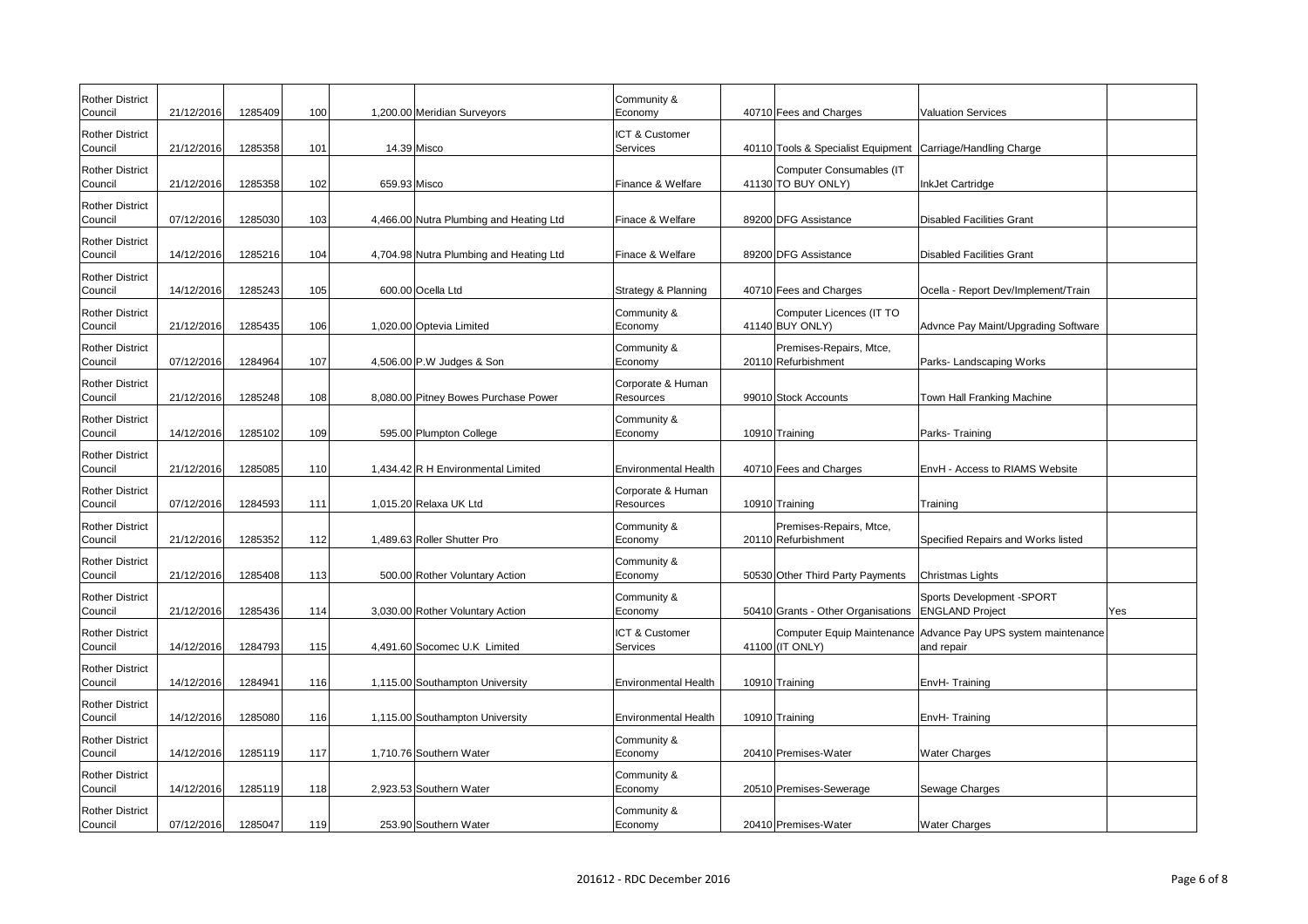| <b>Rother District</b><br>Council | 07/12/2016 | 1285047 | 120 | 435.91 Southern Water                                                | Community &<br>Economy         | 20510 Premises-Sewerage                                       | Sewage Charges                                                         |
|-----------------------------------|------------|---------|-----|----------------------------------------------------------------------|--------------------------------|---------------------------------------------------------------|------------------------------------------------------------------------|
| <b>Rother District</b><br>Council | 14/12/2016 | 1285212 | 121 | 532.20 Southern Water                                                | Community &<br>Economy         | 20410 Premises-Water                                          | <b>Water Charges</b>                                                   |
| <b>Rother District</b><br>Council | 14/12/2016 | 1285212 | 122 | 911.18 Southern Water                                                | Community &<br>Economy         | 20510 Premises-Sewerage                                       | Sewage Charges                                                         |
| <b>Rother District</b><br>Council | 21/12/2016 | 1285148 | 123 | 17,978.72 Specialist Hygiene Services Ltd                            | Community &<br>Economy         |                                                               | 20810 Premises-Cleaning Contractor Public Conveniences Cleaning Servic |
| <b>Rother District</b><br>Council | 07/12/2016 | 1285019 | 124 | 630.00 Staywell Occupational Health Ltd                              | Corporate & Human<br>Resources | 50530 Other Third Party Payments                              | <b>Occupational Health</b>                                             |
| <b>Rother District</b><br>Council | 21/12/2016 | 1285308 | 125 | 643.20 Streetmaster (South Wales) Ltd                                | Community &<br>Economy         | 40110 Tools & Specialist Equipment   Purchase of Seat Benches |                                                                        |
| <b>Rother District</b><br>Council | 14/12/2016 | 1285066 | 126 | 1,000.00 Sussex Wildlife Trust                                       | Strategy & Planning            | 40710 Fees and Charges                                        | <b>Consultants Fees</b>                                                |
| <b>Rother District</b><br>Council | 14/12/2016 | 1284765 | 127 | The Association of Electoral<br>667.20 Administrators Ltd            | Corporate & Human<br>Resources | 10910 Training                                                | Training                                                               |
| <b>Rother District</b><br>Council | 14/12/2016 | 1284805 | 128 | The Association of Electoral<br>2,049.94 Administrators Ltd          | Corporate & Human<br>Resources | 10910 Training                                                | Training                                                               |
| <b>Rother District</b><br>Council | 07/12/2016 | 1285034 | 129 | 4,000.00 The Build Works                                             | Finace & Welfare               | 89200 DFG Assistance                                          | Disabled Facilities Grant                                              |
| <b>Rother District</b><br>Council | 21/12/2016 | 1285399 | 130 | 2,821.21 The Build Works                                             | Finace & Welfare               | 89200 DFG Assistance                                          | Disabled Facilities Grant                                              |
| <b>Rother District</b><br>Council | 07/12/2016 | 1284994 | 131 | 552.00 The Clevedon Court Hotel                                      | Finace & Welfare               | 40710 Fees and Charges                                        | Bed and Breakfast Accom - misc.                                        |
| <b>Rother District</b><br>Council | 14/12/2016 | 1285124 | 131 | 552.00 The Clevedon Court Hotel                                      | Finace & Welfare               | 40710 Fees and Charges                                        | Bed and Breakfast Accom - misc.                                        |
| <b>Rother District</b><br>Council | 14/12/2016 | 1285169 | 132 | The Fountain Workshop (Maintenance)<br>1,285.34 Ltd                  | Community &<br>Economy         | 50510 Private Contractors                                     | <b>Water Feature Maintenance</b>                                       |
| <b>Rother District</b><br>Council | 21/12/2016 | 1285065 | 133 | 1,625.00 Thomson Reuters Ltd                                         | Strategy & Planning            | 40660 Books                                                   | Plan- Encycl Planning Law LL Servic                                    |
| <b>Rother District</b><br>Council | 21/12/2016 | 1285179 | 134 | 1,898.00 Thomson Reuters Ltd                                         | Environmental Health           | 40660 Books                                                   | EnvH-Books+Publications (Pollution)                                    |
| <b>Rother District</b><br>Council | 07/12/2016 | 1284651 | 135 | 598.80 Tolbest Ltd                                                   | Environmental Health           | 40110 Tools & Specialist Equipment EnvH- Pollution Equipment  |                                                                        |
| <b>Rother District</b><br>Council | 14/12/2016 | 1285244 | 136 | 2,010.00 University Of Brighton                                      | Strategy & Planning            | 10910 Training                                                | Training                                                               |
| <b>Rother District</b><br>Council | 21/12/2016 | 1285429 | 137 | 2,668.69 Virtual Mail Room Ltd                                       | Finance & Welfare              | 40810 Postages                                                | Postages - Virtual Mail Room                                           |
| <b>Rother District</b><br>Council | 21/12/2016 | 1285429 | 137 | 2,668.69 Virtual Mail Room Ltd                                       | Finance & Welfare              | 40810 Postages                                                | Postages - Virtual Mail Room                                           |
| <b>Rother District</b><br>Council | 14/12/2016 | 1285083 | 138 | 528.00 DBS The Disclosure and Barring Service   Environmental Health |                                | 50530 Other Third Party Payments                              | Service fee paid to Third Parties                                      |

| aning Servic  |  |
|---------------|--|
|               |  |
| es            |  |
|               |  |
|               |  |
|               |  |
|               |  |
|               |  |
|               |  |
| n - misc.     |  |
| n - misc.     |  |
| nce           |  |
| w LL Servic   |  |
| s (Pollution) |  |
| nt            |  |
|               |  |
|               |  |
| oom           |  |
| oom           |  |
| Parties       |  |